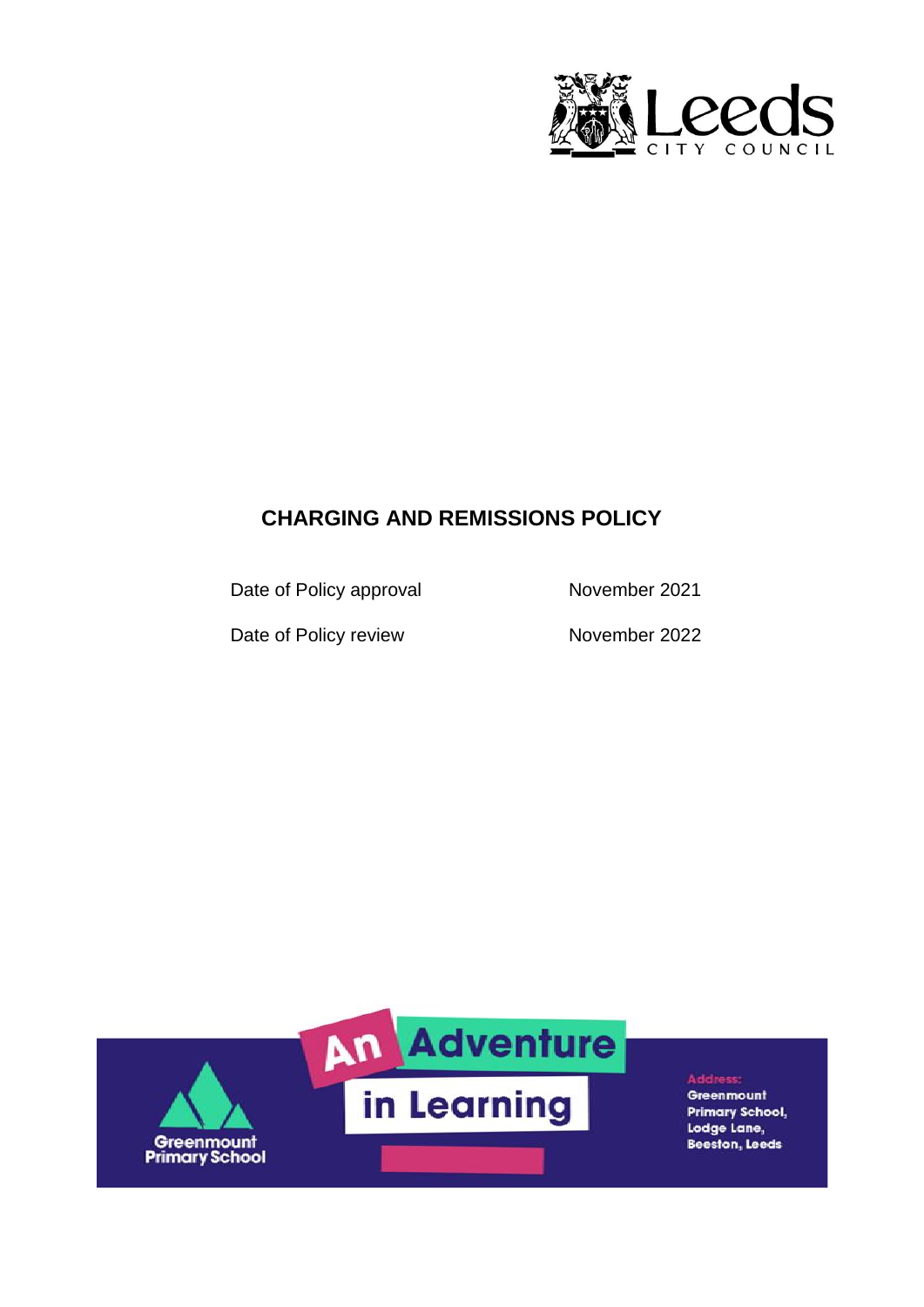## **Responsibilities**

The Governing Body of the school are responsible for determining the content of this policy and the Headteacher for implementation. Any determination with respect to individual parents will be considered jointly by the Headteacher and Governing Body.

### **Charges cannot be made for:**

The Governing Body of the School recognise that legislation prohibits charges for the following;

- Education provided during school hours (including the supply of any materials, books, instruments or other equipment).
- Education provided outside school hours if it is part of the National Curriculum, or part of a syllabus for a prescribed public examination that the pupil is being prepared for at the school, or part of religious education.
- An admission application to any state funded school.
- Tuition for pupils learning to play musical instruments or vocal tuition if this is required as part of the National Curriculum, or part of a syllabus for a prescribed public examination that the pupil is being prepared for at the school, or part of religious education.
- Entry for a prescribed public examination, if the pupil has been prepared for it at the school.
- Examination resits if the pupil is being prepared for the resit at the school.
- Education provided on any trip that takes place during school hours.
- Education provided on any trip that takes place outside school hours if it is part of the National Curriculum, or part of a syllabus for a prescribed public examination that the pupil is being prepared for at the school, or part of religious education.
- Supply teachers to cover for those teachers who are absent from school accompanying pupils on a residential trip.
- Transporting registered pupils to or from the school premises, where the local education authority has a statutory obligation to provide transport.
- Transporting registered pupils to other premises where the governing body or local education authority has arranged for pupils to be educated.
- Transport that enables a pupil to meet an examination requirement when he or she has been prepared for that examination at the school.
- Transport provided in connection with an educational trip.

#### **Charges may be made for:**

- Board and lodging on residential visits (not to exceed the costs).
- The proportionate costs for an individual child of activities wholly or mainly outside school hours ('optional extras') to meet the costs for;
	- o Travel
	- o Materials and equipment
	- o Non-teaching staff costs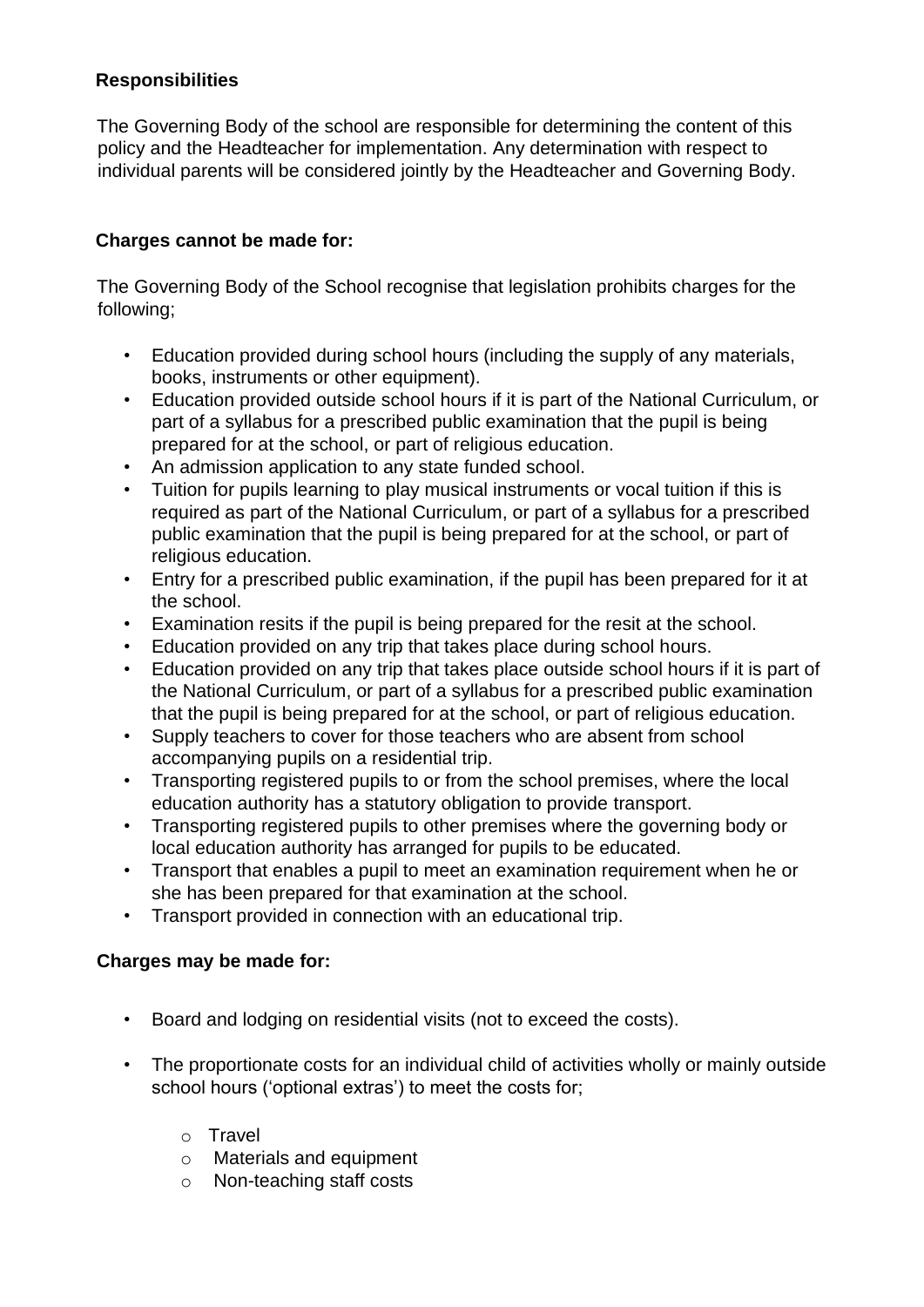- o Supply teachers engaged purely for optional extras
- o Entrance fees
- o Insurance costs
- Vocal and musical instrument tuition.
- Re-sits for public examinations where no further preparation has been provided by the school.
- Examination fees where a pupil fails without good reason to sit the exam.
- Any other education, transport or examinations where no further preparation has been provided by the school.
- Any other education, transport or examination fee unless charges are specifically prohibited.
- Breakages and replacements as a result of damages caused wilfully or negligently by pupils.
- Extra-curricular activities and school clubs.
- Any extended school activity
- Damage/vandalism/loss to and of school property.
- Community Use / Lettings. (Arrangements for the letting of school premises and charges are contained in the Letting Charges Policy).

#### **Remission**

Children whose parents are in receipt of the following support payments will, on addition to having a free school lunch entitlement, also be entitled to the remission of charges for board and lodging costs during residential school trips. The relevant support payments are;

- Working Tax Credit run-on paid for 4 weeks after you stop qualifying for Working Tax Credit
- Universal Credit if you apply on or after 1 April 2018 your household income must be less than £7,400 a year (after tax and not including any benefits you get)
- Income Support
- Income Based Jobseeker's Allowance
- Support under Part 6 of the Immigration and Asylum Act 1999
- Child Tax Credit, where the parent is not entitled to Working Tax Credit and whose annual income (as assessed by HMRC) does not exceed £16190 for 2013-2014 (in respect of this item account will need to be taken of any revision to the amount)
- Guarantee element of State Pension Credit
- An income related employment and support allowance